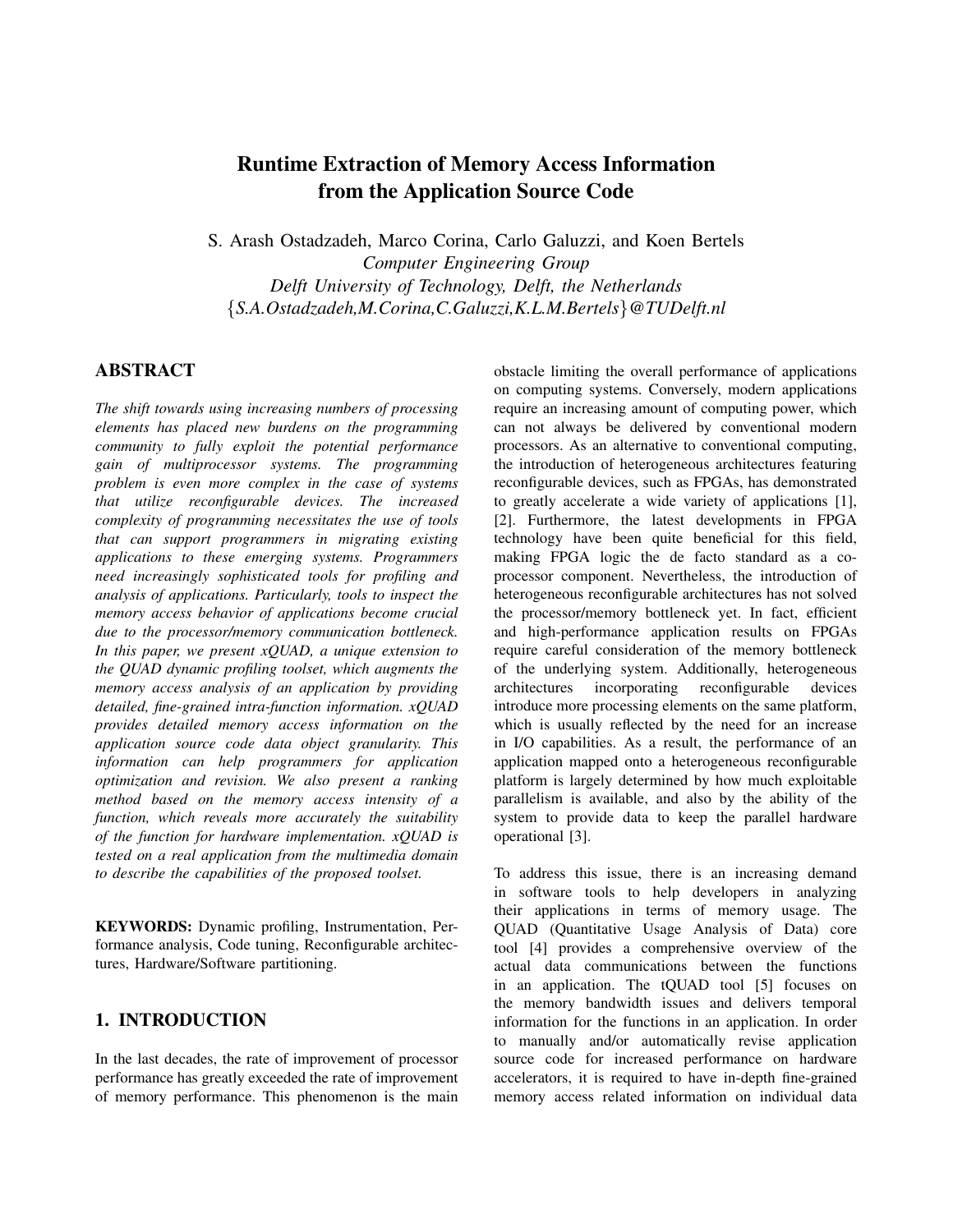objects. This information is critical in code tuning to reduce data communications between tasks running on different processing elements. The main problem with the information extracted by the QUAD toolset is that it provides a coarse view of the intra-function memory accesses. As a result, it is very difficult to attribute the extracted memory access information to particular userdefined data objects in a program at the source code level.

In this paper, we present an extension to the QUAD toolset, called *xQUAD*, which augments the memory access analysis of an application by providing detailed, fine-grained intra-function information. It identifies and reveals the correspondence between data objects defined in the application source code and the relevant memory access information reported by the QUAD toolset.

The main contributions of this paper are the following:

- the design and implementation of an extension of the QUAD toolset, which provides fine-grained memory access information on user-defined data objects in a program source code;
- the presentation of a memory access intensity index, which helps to provide a rough estimation of hardware mapping decisions for reconfigurable architectures;
- the validation of the proposed tool on a real application.

The remainder of the paper is organized as follows. Section 2 summarizes some related profiling tools. In Section 3, we provide background and description of the basic components required for xQUAD, including the instrumentation framework and the necessary module for retrieving source code level information from binary executable files. Section 4 describes the proposed tool. Finally, Section 5 concludes the paper.

# 2. RELATED WORK

As computing systems grow increasingly complex, profiling tools become vital to help developers in analyzing and improving the performance of applications. *Dynamic profiling tools*, contrary to *static* profiling tools, analyze programs during their execution and provide valuable information about their runtime behavior. In the context of dynamic profiling tools, in [6], the authors present an efficient profiler and tracing system called QPT. It rewrites the executable file of a program by inserting code to record the execution frequency or sequence of each basic block. The execution cost of functions in the program can be extracted from this information. *gprof* [7] is a general profiler that estimates

the execution time of each function through sampling. SpixTools [8] is a collection of programs, which allows instruction-level profiling of applications. *Spix* creates an instrumented version of the user's program. As it runs, this instrumented program keeps track of how often each basic block is executed. Several tools are provided for displaying and summarizing collected data. *Spixstats* prints tables showing opcode usage, branch behavior, register usage, and other information. *Sdas* disassembles the application program and annotates the disassembled code with instruction execution counts. *Sprint* prints the source code for the application and annotates it with statement or instruction execution counts.

MemSpy [9] instruments source programs with Tango [10], an execution-driven simulator, with calls to the memory simulator for each memory reference associated with dynamically-allocated memory or explicitlyidentified address ranges. Data accumulation is indexed in a 2-D space by code objects (procedures) and data objects (data allocated by an instance of a call to malloc). CPROF [11] is a cache performance profiler that annotates source listings to identify the source lines and data structures that cause frequent cache misses. By annotating lines of source code and data structures with the corresponding number of cache misses, CPROF helps the user to focus on problematic data structures and it aids the programmer in identifying types of transformations that can improve program cache behavior. The Memory Trace Visualizer (MTV) [12] is a tool that provides interactive visualization and analysis of the sequence of memory operations performed by a program as it runs.

*Current dynamic profilers lack the ability to provide runtime memory usage statistics regarding individual data objects defined in an application source code. This deficiency imposes a substantial burden on programmers to efficiently detect the memory access related bottlenecks and revise the code based on the information extracted during the execution of an application*. The QUAD toolset was missing the capability for recognizing data object symbols in the program source code, which made it complicated to *discretize* where, inside a kernel, a certain memory behavior appears.

# 3. RESEARCH CONTEXT

The QUAD toolset is developed as the dynamic profiling framework in the context of the Delft WorkBench (DWB) [13]. The DWB is a semi-automatic tool platform for integrated hardware/software co-design, targeting heterogeneous computing systems containing reconfigurable components. It targets the Molen machine organization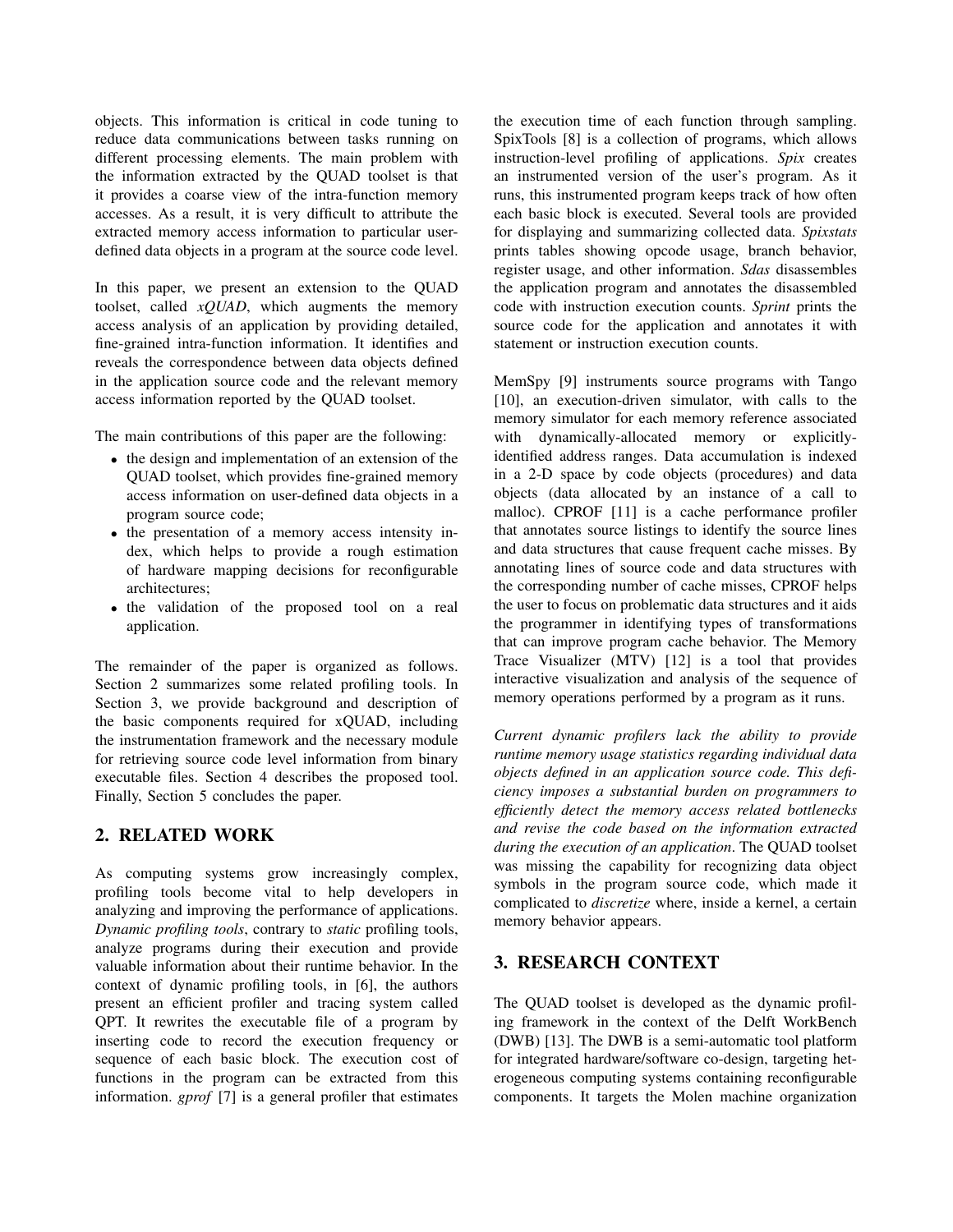[14], a heterogeneous reconfigurable platform developed at Delft University of Technology. The DWB addresses the entire design cycle from profiling and partitioning to synthesis and compilation of an application and it focuses on four main steps within the entire system design, namely:

- *the code profiling and the cost modeling* [4], [5], [15];
- *the graph transformations and optimizations* [16]– [18];
- *the retargetable compiler* [19];
- *the VHDL generation* [20].

For a given application, *code profiling and cost modeling* identify which parts of the application are good candidates for hardware implementation. This decision is based on the available hardware resources and the speed-up provided by the hardware implementation of the application, or parts of it, versus a software implementation. *Graph transformations and optimizations* analyze the candidate parts of the application for hardware implementation to find out if the code segments can be clustered/partitioned according to various objectives such as hardware resource sharing. After making the decision of which parts of the code segments to implement in hardware, the code is annotated. Subsequently, the *retargetable compiler* generates new object code. Finally, the identified instructions (code segments) pass through a *VHDL generation* phase, which generates hardware description of the instructions.

# 4. xQUAD

Nowadays, Dynamic Binary Instrumentation (DBI) frameworks are gaining popularity among the available methods for intercepting memory accesses. These frameworks can be used to develop dynamic profilers. xQUAD falls under this category of profilers. It is implemented as a Dynamic Binary Analysis (DBA) tool using the Pin [21] DBI framework.

# 4.1. Pin

DBI is a technique for analyzing the behavior of an application, by injecting extra code into the application's binary at runtime. Pin provides a DBI framework for building a variety of DBA tools for multiple architectures. Instrumentation in Pin is performed by a Just-In-Time (JIT) compiler. Pin intercepts the very first instruction of the application and re-compiles the executable generating *basic blocks* code starting at this instruction, and instrumenting the code according to the specified instrumentation type. This straight-line code sequence is almost identical to the original one, except that it



Figure 1. A Sample Debugging Information Entry

runs under the control of Pin. When a branch exits this basic block, Pin generates more basic blocks code for the branch target and it continues the execution. The JIT generated code and its instrumentation are saved in a code cache for future execution of the same sequence of instructions to improve performance.

The execution of an instrumented application usually shows a considerable slowdown. This depends on the nature of the instrumented application, as well as on the overhead caused by the analysis routines in the tool. It appears that most of the slowdown is caused by the execution of the code, rather than by on-the-fly code compilation (which includes the insertion of the instrumentation code). In Pin, some performance improvements are done during the compilation phase of the application. This results in an instrumented code, which run very fast compared to other DBI frameworks.

## 4.2. DWARF2 Debugging Information

The Pin DBI framework does not provide API functions for retrieving variable information. Therefore, source-level information about variables should be extracted directly from the ELF object file. By compiling the application with debugging information flag on, *gcc* augments the ELF object file with a debugging section, whose format is, unless specified otherwise, the DWARF2 Debugging Information format [22], [23]. DWARF provides debugging entries to define low-level source code representation, like, among others, information about source code types, function and object names, line numbers information, instruction addresses and effective memory address offsets. These information are stored in different sections, all prefixed with the *debug* keyword. The most important section is the *.debug info* section,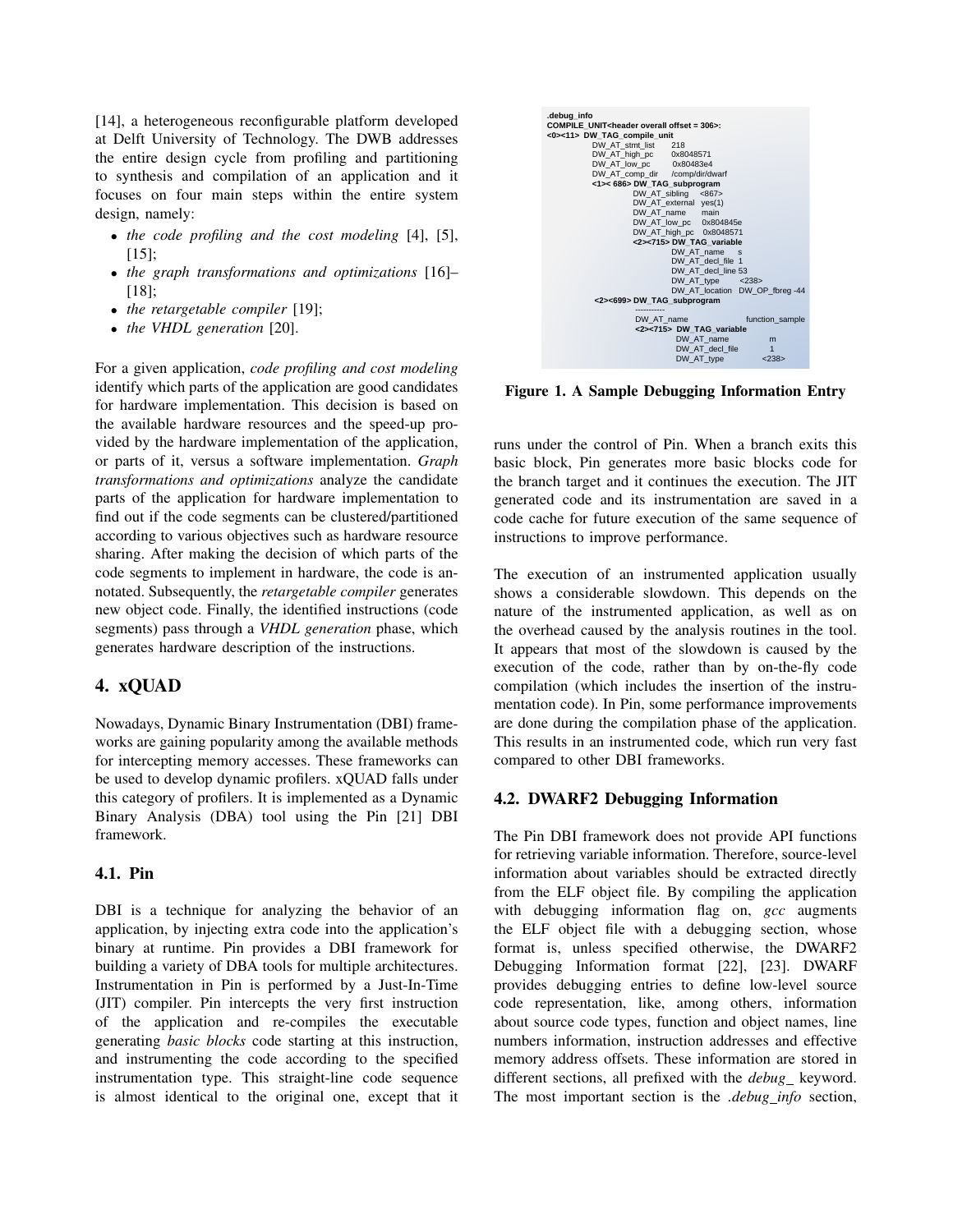which is the DWARF core data structure containing the actual debugging information. These debugging information are, in turn, contained in entities called *Debugging Information Entries* (DIE), organized in a tree structure, as depicted in Fig. 1. The data layout is modified to resemble the tree structure of the *.debug info* section.

As most modern programming languages are block structured, DWARF also follows this model. Hence, each DIE, except the topmost root DIE representing the Compilation Unit (CU) of the source file, is contained within a parent DIE and may contain children DIEs. DIEs are tree nodes, which may represent data types, variables, functions, and everything else which participates to the formation of the object code. The DIE type is specified by a *tag*. Furthermore, a DIE is composed by a set of attributes describing the type, name, source line number, location address or references to another DIE (e.g., a variable's reference to a data type specification). Following the DWARF structure, source code level information is retrieved by using the *libdwarf consumer library interface* [24]. This library abstracts away from the DWARF low-level routines, by defining wrap functions that ease the process of retrieving debugging information from object files.

### 4.3. xQUAD Overview

xQUAD retrieves low-level source code representations of variables from the DWARF debugging section of an executable. This is necessary as Pin does not provide any information about data symbols. For this purpose, a module is developed for retrieving low-level source code information from the debugging section of an object file. The architectural overview of the xQUAD tool is depicted in Fig. 2. xQUAD performs two types of analysis: a *detailed intra-functional variable memory access analysis* and a *global memory usage analysis* of the entire application. Performing such an analysis at this fine level of granularity can produce results, which can become soon unmanageable, both in terms of analysis content and time. Therefore, the tool is able to selectively filter out information according to the user needs and preferences. This is done by feeding a text-based file to the tool upon analysis start, where the user can specify the functions to perform the analysis being on some specific, or all, local variable(s). Furthermore, it is also possible to include global variables in the analysis. The extracted information is output in flat text files, which allows the user to inspect these files later by searching for desired information or performing postprocessing. The extracted information can also be visualized with some third-party visualization tools to gain, at first glance, a general idea of the memory



Figure 2. Architectural Overview of xQUAD

usage of an application. Moreover, the text files have a simple format layout, which renders possible to *parse* these files for extracting specific information, such as the number of accesses on the local memory, the frequency of accesses on the heap, and the ratio of usage of different memory segments.

## 4.4. xQUAD Implementation

xQUAD mainly consists of three parts:

- a module for retrieving DWARF debugging information;
- the Pin's instrumentation functions:
- the QUAD's analysis functions called from the instrumentation functions.

Due to space limitations, the implementation details associated with each of the above-mentioned parts are omitted. Nevertheless, we provide an overview of the most important routines and peculiarities in the xQUAD implementation. In the beginning, the tool performs some preliminary work, more specifically, the initialization of the analysis report files, the command-line parsing, the initialization of data-structures used for analysis information storage, and the initialization of the Pin framework. Following that, xQUAD processes the debugging information from the object file. Processing debugging information is *transparent*, meaning that the user is not aware of this process and the only requirement is that the object file should include debugging information, which is indeed a compulsory prerequisite. By using the *libdwarf library*, the DWARF process is initialized and, afterwards, each CU inside an application is processed and analyzed. Following the tree structure of the DWARF format, each individual CU is examined by a depth-first traversal algorithm. During the search, only the information interesting for the user (according to the previously defined list of functions and variables) is further processed. The processing involves storing variable names and their offsets w.r.t. the current frame base pointer into a table, kept temporarily in the memory.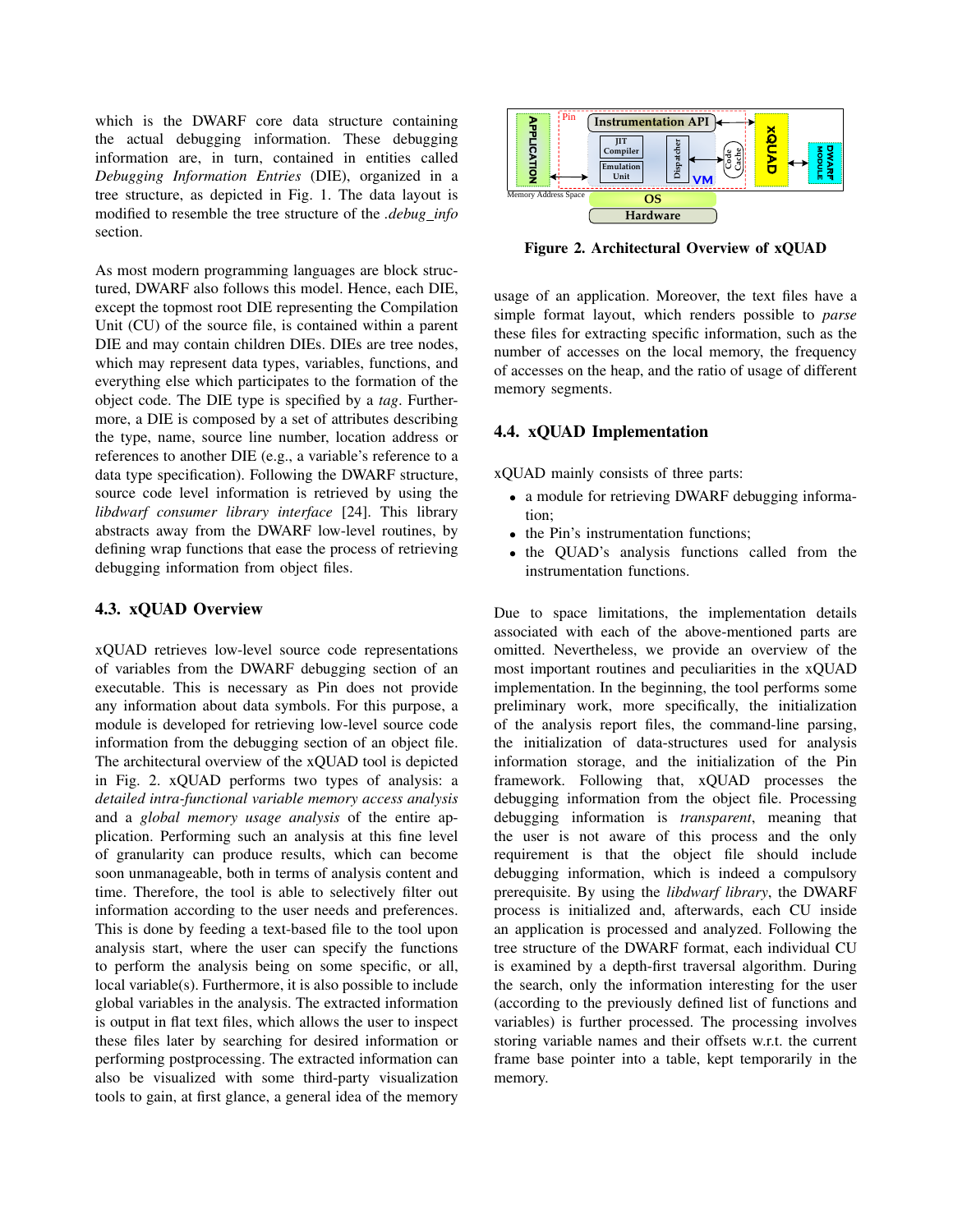After reading the debugging information, xQUAD starts the instrumentation process by using APIs from the Pin framework. The xQUAD tool instruments the application at two levels of granularity: at the *routine level* and at the *instruction level*, by calling the Pin API functions *RTN AddInstrumentationFunction()* and *INS AddInstrumentationFunction()*, respectively. *RTN AddInstrumentationFunction()* instruments every routine in the application and its purpose is to keep its own version of the stack of routine calls. The name of each routine is retrieved by using the API function *RTN name* and the function name is stored in a stack data structure. By keeping an owned version of the call stack, it is possible to know if a *currently executing function* has been *called* for the first time, meaning that the function is producing *fresh memory accesses*, i.e., these memory accesses are being produced for the first time. Conversely, a function may be *returning* from a callee, meaning that the data accesses currently produced must be accounted for a previous function call. The call stack is used in various aspects of the analysis, like the implementation of the *routine count functionality* and the correct implementation of the *memory map file*.

Afterwards, the *INS AddInstrumentationFunction()* API function is called. This function allows instrumentation analysis at instruction level, meaning that every instruction of the application is inspected at the runtime. The instrumentation analysis checks for instructions operating on *memory* and the *return* instruction. The return instruction is inspected for the purpose of maintaining the earlier described call stack, while the inspection of memory related instructions is the main concern of xQUAD. Each time an instruction references memory (read or write), the tool calls an analysis function that inspects whether or not the current memory operation is done on a data object that the user has earlier defined. This is done by checking if the *current instrumented function* matches a function in the table stored by the previous DWARF information extraction step.

Pin's API function *INS InsertPredicatedCall()* is used to call analysis functions. This API function prevents pollution of the memory analysis by calling an analysis function only if a particular instruction is actually executed, i.e., only if the instruction is *predicated true*. In case a memory access instruction is executed, various parameters are passed to the analysis function *RecordTrace()*. The *REG GBP* parameter represents the current base pointer. This parameter is used to calculate the actual memory address of the variable in question, by adding to this base pointer the offset stored in the table of the offset-variable name pairs. Furthermore, the effective address of the instruction is passed to the analysis function, along with the current function name retrieved by using the Pin API call to *RTN Name*. Using these parameters, it is possible to build another table consisting of pairs of *variable name* and *variable address*. Finally, the *INS IsPrefetch()* parameter is used to indicate if the current instruction is a prefetch instruction and, if this is the case, the analysis function returns immediately as we aim at examining only the actual memory operations.

Another analysis function is defined for the purpose of keeping a count of the executed instructions. This analysis function is called for every instrumented instruction, memory related or not. The count of the executed instructions allows us to have an estimation of the time a certain memory operation is executed, effectively implementing a *time-stamp* in terms of instruction cycles. This temporal information can be helpful in gaining useful statistics about the memory usages of data objects defined in the application source code.

# 5. CASE STUDY

In this section, we present a case study that demonstrates the capabilities of xQUAD. For this purpose, we have chosen the *hArtes wfs* audio processing application. The main goal is to have a detailed analysis regarding the memory accesses within each kernel of the application. The ability of the tool to make a clear connection between raw memory addresses and the actual data objects defined in the source code of the application makes it practical to spot memory deficiencies within the application. It also provides valuable hints for revisions. Furthermore, a *ranking method* is presented, which extracts a *memory penalty factor* for a kernel from the execution time retrieved by *gprof*. This metric serves as an indication of the memory access intensity of a kernel relative to its execution time. However, it does not reflect any particular quantitative value of measurement. It only specifies an *index* by taking the ratio of the memory accesses over the memory access related part of the *gprof* execution time. As a result, this index is only applicable for comparison purposes between kernels, which allows to draw up a ranking method.

### 5.1. hArtes wfs

The Wave Field Synthesis (WFS) [25] concept is a 3D audio rendering technique characterized by the creation of a virtual source and a virtual room. WFS is based on the *Huygens principle*, which, informally, states that each point in a wavefront can be considered as a *primary source* for the creation of new *secondary waves*, which, in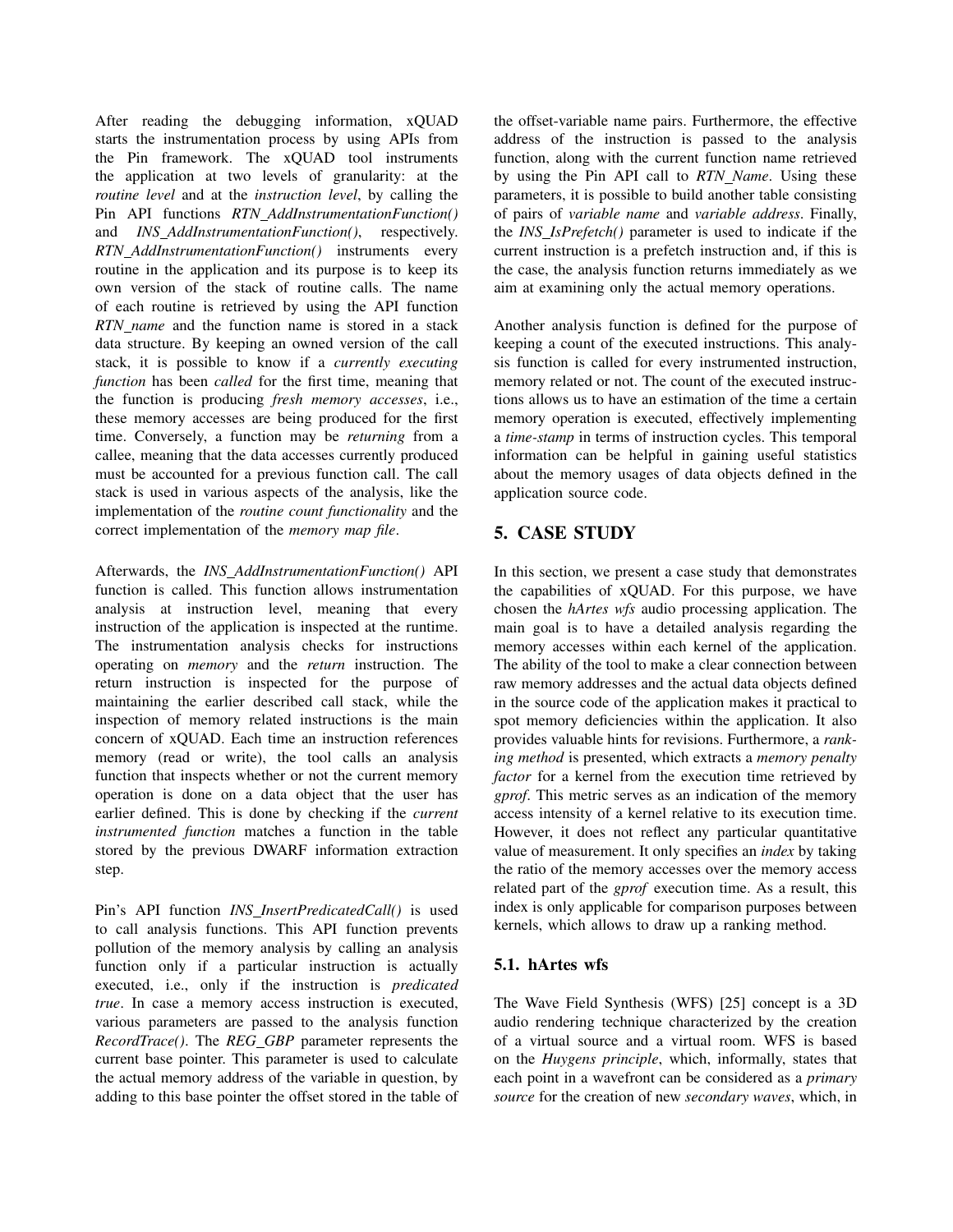turn, become a primary source for other waves. Hence, an advancing wave can be constructed by the summation of all the secondary waves arising from previously *primary source* waves. This principle is reproduced by *loudspeaker arrays* that generate a complete sound field in the listening zone, which is identical to an appropriate real sound event. The *hArtes wfs* application provided by Fraunhofer IDMT [26] implements a selfcontained wave field synthesis system.

#### 5.2. Experimental Analysis

By inspecting the memory map profiles of the *hArtes wfs* application for the three distinctive regions namely, the stack, the heap, and the data, some observation can be derived. It turns out that from the beginning until approximately half of the execution time, there is a sparse usage of heap memory addresses, while during the second half of the execution time this usage becomes quite intense for a certain range of addresses in the heap memory. Intensive heap usage is accounted for the *wav store* kernel, which becomes active approximately in the middle of the execution time and it is the only active function until the end of the execution. Actually, *wav store* saves the output audio signals, produced during its execution, from the buffers allocated in the heap memory to an output file. To accomplish this, it uses mostly individual heap addresses, which explains the intense heap usage.

Table 1 summarizes all the memory references of the *hArtes wfs* application along with the number of individual memory addresses used. The detailed flat profile produced by xQUAD contains the memory address referenced during a kernel's execution, the corresponding data object name, the kernel's call number, and the time stamp when the reference is issued. The number of data objects presented in Table 1 refers to the local variables defined in the kernel excluding the formal parameters.

Table 1. Memory Access Statistics for *hArtes wfs*

|                        | <b>Stack</b>   |     |         | Heap |              | Data       |        |
|------------------------|----------------|-----|---------|------|--------------|------------|--------|
| Kernel                 | #              | #   | #       | #    | #            | #          | #      |
|                        | DO.            | ADD | ACC     | ADD  | ACC          | <b>ADD</b> | ACC    |
| way store              | 4              | 38  | 3160179 |      | 35935 291844 | 537        | 131932 |
| fft1d                  | 10             | 33  | 2192660 | 6    | 13           | 9          | 59     |
| DelayLine_processChunk | 18             | 41  | 893129  | 3    | 5            | 9          | 25     |
| bitrev                 | $\overline{c}$ | 26  | 922918  | 7    | 32443        | 10         | 64303  |
| zeroRealVec            |                | 19  | 324462  | 3    | 281          | 7          | 504    |
| AudioIo setFrames      | $\overline{c}$ | 14  | 665     | 32   | 32           | 5          | 12     |
| perm                   | 4              | 22  | 126662  | 5    | 17           | 10         | 50     |
| cadd                   |                | 24  | 86742   | 5    | 16155        | 10         | 32378  |
| cmult                  | 3              | 24  | 123200  | 6    | 16173        | 10         | 32251  |
| Filter_process         | 3              | 20  | 81054   | 5    | 19           | 9          | 47     |

*#DO* is the number of local data objects defined in the kernel; *#ADD* is the total number of distinct addresses referenced during the application execution; *#ACC* is the total number of accesses for data objects.

Table 2. *gprof* Flat Profile for *hArtes wfs*

| <b>Kernel</b>          | %time | self<br>seconds | calls   | self<br>ms/call | total<br>ms/call |
|------------------------|-------|-----------------|---------|-----------------|------------------|
| wav_store              | 31.91 | 0.28            |         | 277.25          | 277.25           |
| fft1d                  | 28.23 | 0.25            | 984     | 0.25            | 0.25             |
| DelayLine_processChunk | 14.23 | 0.12            | 493     | 0.25            | 0.38             |
| bitrev                 | 8.19  | 0.07            | 2015232 | 0.00            | 0.00             |
| zeroRealVec            | 7.44  | 0.06            | 15782   | 0.00            | 0.00             |
| AudioIo setFrames      | 4.01  | 0.03            | 493     | 0.07            | 0.07             |
| perm                   | 2.07  | 0.02            | 984     | 0.02            | 0.09             |
| cadd                   | 0.79  | 0.01            | 1009664 | 0.00            | 0.00             |
| cmult                  | 0.73  | 0.01            | 1009664 | 0.00            | 0.00             |
| Filter_process         | 0.71  | 0.01            | 493     | 0.01            | 0.73             |

*% time* is the percentage of the total execution time of the program used by the function; *self seconds* is the number of seconds accounted for by the function alone; *calls* is the number of times a function is invoked; *self ms/call* is the average number of milliseconds spent in the function per call; *total ms/call* is the average number of milliseconds spent in the function and its descendants per call.

The recorded accesses are based on variables, which can have different sizes. Therefore, xQUAD does not reveal the actual number of bytes accessed during the execution of a kernel. To have an aggregate estimation of this value, tQUAD can be utilized. Due to space limitation, we have omitted the detailed memory usage information of each data object defined in the source code of the application. The data in Table 1 is recorded with a time slice length of 500 instructions, i.e., these results are describing *almost completely* the actual behavior of the application w.r.t. its memory usage. Selecting a larger time slice results in the reduction of the analysis time and the disk space usage<sup>1</sup>. However, the choice of a *too large* time slice should be avoided, as this would cause a loss of some valuable information.

From Table 1, we can see that the number of individual memory addresses for accessing the non-local memory is considerably higher for *wav store* compared to the other functions. In the case of stack, more than one third of the total accesses (the data is not present in Table 1) are due to a local variable that acts as a sentinel for the main loop, which stores the specifications of wave frames to an output file. Thorough examination of the flat profile and the application source code also reveals that the main load of the local accesses in *DelayLine processChunk* originates from a rather large data structure, which collects the necessary data for delay update. Should the kernel be implemented in the hardware, allocating the mentioned data object and two small counters on the chip memory can result in more than fifty percent reduction in the total external memory accesses.

#### *AudioIo setFrames* is responsible for copying interleaved

1. The produced memory map file for the *hArtes wfs* application with a time slice of 500 instructions is almost 50 MB. By storing each instruction, the produced file can grow up into GBs, which may make the postprocessing of the data impractical.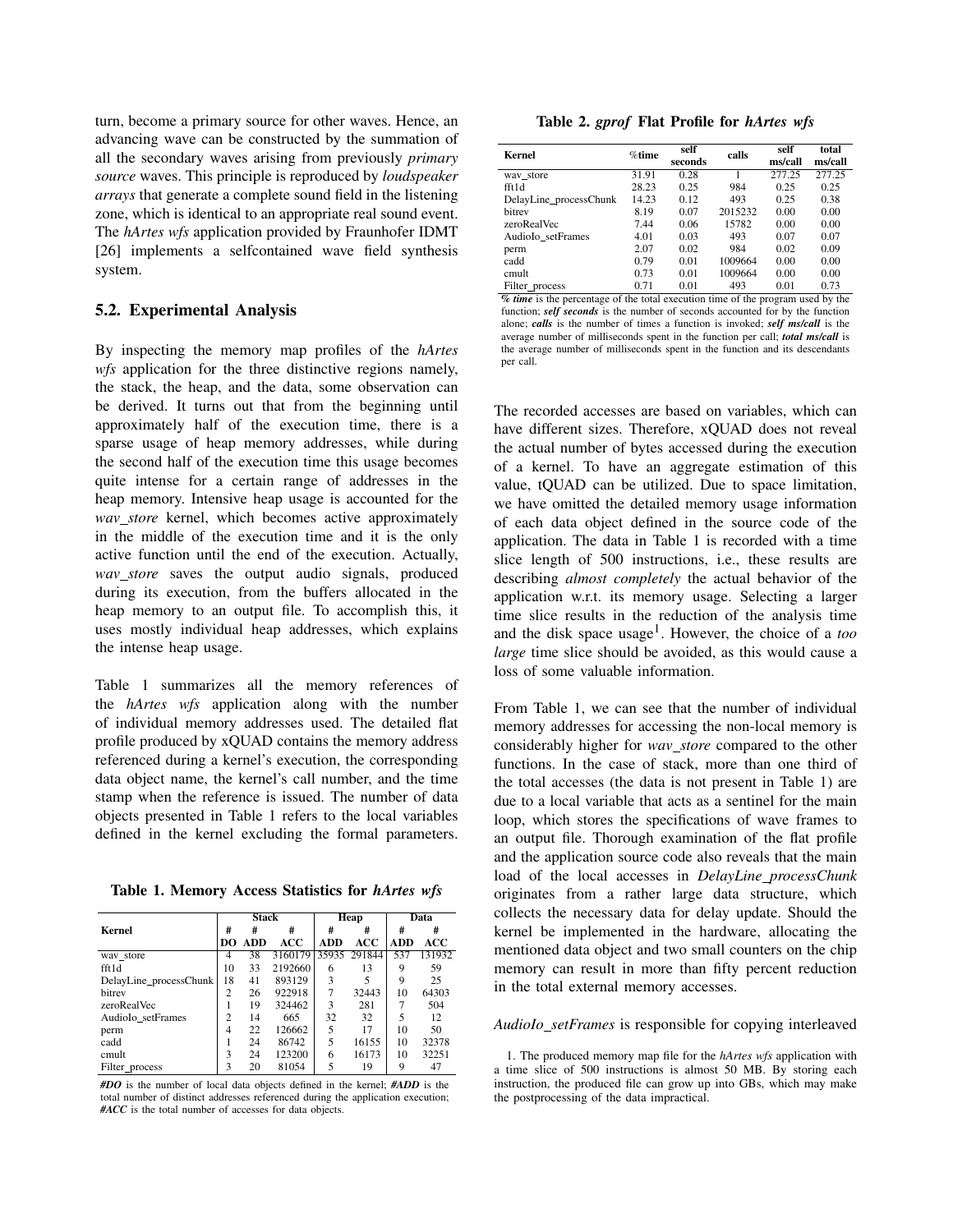audio signal parts into the corresponding audio frame in the memory. The *hArtes wfs* application uses 32 secondary sources (i.e. an array of 32 loudspeakers) and so, *AudioIo setFrames* needs 32 distinct addresses for accomplishing its task. The data presented in Table 1 can be misleading by itself, particularly for the stack region, as it does not take into account the number of times that a specific function is called. Therefore, we used *gprof* to find out the execution frequencies of the functions. The results are presented in Table 2. At a first glance, in Table 1, *bitrev* shows a high frequency of stack usage. However, this function is called over 2 million times, which reduces the number of local memory accesses to only a few instances per call. To have an overview of the memory usage with a high level of abstraction, i.e. without diving directly into numeric values, the visualization feature of xQUAD can be used. xQUAD is able to show the memory usage progress of an application in a motion picture format.

Memory Access Intensity. *gprof* provides a cumulative execution time estimate for each kernel, failing to distinguish between the time spent on computations and the time spent on memory operations. The selection of potential candidates for hardware implementation based solely on the computational intensity can not be regarded as an accurate metric in the context of heterogeneous reconfigurable systems. The reason lies in dealing with the high data communication that must be provided to the reconfigurable devices. To have a more accurate understanding of the behavior of kernels, we tried to estimate the time spent on memory operations w.r.t. the time spent for computations. Finding the exact time that is spent on each memory access, if possible at all, is a very difficult task, as it depends extensively on the intrinsic nature of the underlying platform.

We tried to measure separately the computation- and the communication-related contributions of each kernel in the *hArtes wfs* application. Table 3 summarizes the analysis results. The values are averaged in the cases that the kernels show different behaviors in subsequent calls. Almost all the kernels had similar behaviors in recurring calls and the differences were negligible, except for *zeroRealVec*, which acted considerably different in one case. As Table 3 shows, for most of the kernels more than half of the whole executed instructions are due to memory access operations. This memory communication load can increase up to nearly the whole execution time for strictly memory-bound kernels, such as, *AudioIo setFrames*.

We introduce a *ranking strategy* to help the estimation of the time spent on memory operations w.r.t. the time spent

Table 3. Communication vs. Computation Time Profile of *hArtes wfs*

| Kernel                       |                    | <b>MAR NLOC</b> | Total   | Total                        | <b>Stk</b> | # Uni.         |
|------------------------------|--------------------|-----------------|---------|------------------------------|------------|----------------|
|                              |                    | <b>MAR</b>      | inst.   | MA inst.                     |            | Ratio Exec.    |
| wav_store                    | $\overline{37.14}$ | 24.54           |         | 3389224874 12587888805 33.92 |            |                |
| fft1d                        | 54.43              | 13.06           | 1411388 | 768176                       | 76.00      | 6              |
| DelayLine_processChunk 54.24 |                    | 10.30           | 1009733 | 547848                       | 81.04      | 139            |
| bitrey                       | 51.31              | 5.48            | 264     | 136                          | 89.33      | 4              |
| zeroRealVec                  | 54.59              | 9.16            | 11277   | 6156                         | 83.21      | 6              |
| AudioIo setFrames            | 99.66              | 99.37           | 132127  | 131677                       | 0.30       | 4              |
| perm                         | 65.86              | 11.33           | 70235   | 46260                        | 82.81      | 6              |
| cadd                         | 60.22              | 18.18           | 86      | 51                           | 69.72      | $\overline{4}$ |
| cmult.                       | 63.46              | 15.40           | 94      | 60                           | 75.75      | 4              |
| Filter_process               | 53.08              | 22.45           | 100520  | 53351                        | 57.71      |                |

*MAR* is the percentage ratio of the memory access instructions to the total instructions executed in the kernel; *NLOC MAR* is the same as *MAR* except that only references to the non-local region are considered; *Stk Ratio* is the percentage ratio of the memory access instructions within the local region to the total memory access instructions; *# Uni. Exec.* is the total number of distinct statistical data recorded for different calls of the kernel.

on calculations. We assume that for each kernel  $k$ , the time needed for accessing the memory system  $(\tau_{comm})$ is proportional to the total number of issued memory accesses during the execution of that kernel  $(\eta_{ma})$ 

$$
\forall k : \tau_{comm}(k) \propto \eta_{ma}(k). \tag{1}
$$

Furthermore, the time needed for accessing the memory can be estimated by Equation 2, assuming a completely primitive flat memory architecture without considering any hierarchies, caches, compiler optimizations, and other complexities:

$$
\tau_{comm}(k) \approx \xi \times \tau_{gprof}(k) \times MAR(k)
$$
\n
$$
\approx \alpha \times \tau_{stk}(k) + \beta \times \tau_{heap}(k) + \gamma \times \tau_{data}(k),
$$
\n(3)

where  $\tau_{qprof}(k)$  is the total cumulative time reported by the *gprof* profiler for the kernel  $k$  and  $MAR$  (Memory Access Ratio) is the ratio of the total memory access instructions ( $\eta_{ma}$ ) to the total instructions.  $\tau_{stk}$  is the communication time accessing the stack region. Accordingly,  $\tau_{heap}$  refers to the heap and  $\tau_{data}$  to the data regions of the memory.  $\alpha$ ,  $\beta$  and  $\gamma$  reflect cost factors for accessing data objects in stack, heap, and data regions, respectively. By using the parameters presented in Table 3, we can revise  $\tau_{comm}(k)$  as follows.

$$
\tau_{comm}(k) \approx \tau_{gprof}(k) \times MAR(k) \times \left(\alpha \times \frac{\eta_{stk}(k)}{\eta_{ma}(k)} + \beta \times \frac{\eta_{heap}(k)}{\eta_{ma}(k)} + \gamma \times \frac{\eta_{data}(k)}{\eta_{ma}(k)}\right). \tag{4}
$$

In the context of reconfigurable systems, it makes sense to consider two distinctive types of memory accesses. Local data objects, commonly limited in size, are allocated in the on-chip memory (BRAMs and/or LUTs) and all the other global and dynamically allocated data objects, rather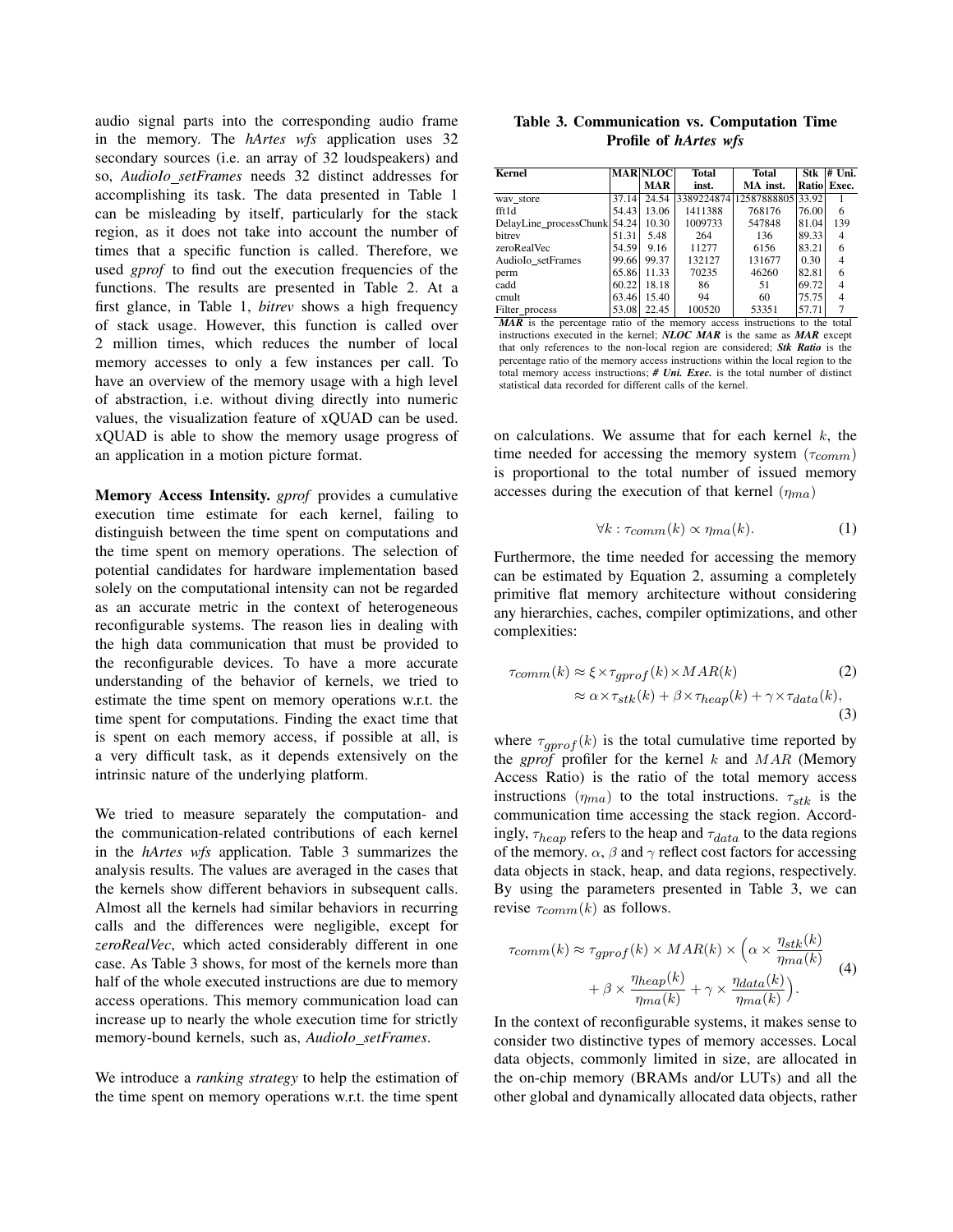Table 4. A Ranking of the *hArtes wfs* Kernels

| Kernel                 | $\eta_{ma}$ | $\tau_{comm}$ | МAI      | Rank           |
|------------------------|-------------|---------------|----------|----------------|
| way store              | 423776      | 0.068712      | 6167423  | 4              |
| fft1d                  | 72          | 0.032650      | 2205     | 9              |
| DelayLine processChunk | 30          | 0.012360      | 2427     | 8              |
| bitrey                 | 96746       | 0.003836      | 25220542 | 3              |
| zeroRealVec            | 785         | 0.005496      | 142831   | 5              |
| AudioIo_setFrames      | 44          | 0.029811      | 1475     | 10             |
| perm                   | 67          | 0.002266      | 29568    | 6              |
| cadd                   | 48533       | 0.001818      | 26695819 | $\overline{c}$ |
| cmult                  | 48424       | 0.001540      | 31444156 |                |
| Filter process         | 66          | 0.002245      | 29399    |                |

large in size, are put on any kind of off-chip memory, e.g. SDRAMs. These can be addressed with the terms, *local* data, usually referring to the data objects in the stack region, and *non-local* data, which commonly refers to the data objects in the global scope and heap regions. In this respect, we rewrite (4) as following:

$$
\tau_{comm}(k) \approx \tau_{gprof}(k) \times \left(\alpha \times MAR(k) \times \frac{\eta_{stk}(k)}{\eta_{ma}(k)} + \zeta \times MAR(k) \times \frac{\eta_{heap}(k) + \eta_{data}(k)}{\eta_{ma}(k)}\right) \tag{5}
$$

$$
\approx \tau_{gprof}(k) \times \left(\alpha \times MAR(k) \times StkRatio + \zeta \times MAR_{hloc}(k)\right),
$$

where  $MAR_{nloc}(k)$  is the ratio of the *non-local* memory access instructions to the total number of instructions executed in the kernel k.  $\alpha$  and  $\zeta$  reflect cost factors for accessing data objects in *local* and *non-local* regions, respectively. We define *Memory Access Intensity* (MAI) of a kernel as a metric to distinguish between the memory intensiveness of kernels.

$$
MAI(k) = \frac{\tau_{comm}(k)}{\eta_{ma}(k)}.
$$
 (6)

In a simple scenario, suppose that the cost for accessing the local memory region is totally insignificant compared to the non-local memory region, i.e  $\alpha$  is close to zero. Table 4 presents an order of the kernels based on the probable suitability for mapping onto an FPGA. Lower value for MAI indicates the kernel is more appropriate for hardware implementation. The total execution time is retrieved from the *gprof* flat profile in Table 2, while the total number of memory accesses is extracted from Table 1. In Table 4, the stack accesses of the kernels are not taken into account, as most time penalty is expected to be for accessing the heap and data segments of the memory. The  $\eta_{ma}$  column reports the sum of the heap and the data regions memory accesses, while  $\tau_{comm}(k)$ is an estimate of the time spent executing a kernel's memory access operations. The ordering is based on the inverse values of the MAI of the kernels.

As seen in Table 4, *cadd* and *cmult* get the top positions in our list. These tiny frequently used kernels are responsible to do mathematical addition and multiplication for complex numbers. A thorough inspection of the source code also justifies the placement. The reason lies in the fact that *cadd* consists of only two floating point addition operations (computation workload) and six memory access operations in total, four memory reads and two memory writes (communication workload). A similar scenario applies to *cmult* with five additions, three multiplications, and sixteen memory accesses. It should also be stressed that mapping these kernels to HW still does not affect the overall performance considerably, as they are only responsible for a very small fraction of the whole execution time of the application. Apart from these kernels, *wav store* still accounts as one of the most appropriate kernels for mapping onto the FPGA. Interestingly, *fft1d* and *DelayLine processChunck*, which had top positions in the *gprof* profiling information, drop down to near the last position in the list, when we consider our Indexing scheme. The distinct case of *AudioIo setFrames*, which is the strictly memory-bound kernel in the list, is quite interesting, as it gets now its actual position in the ranking. The kernel is identified as the worst candidate for hardware mapping. Examining the source code reveals that this kernel merely copies interleaved audio signal parts to a frame by invoking the *memcpy* library function. This means that the time spent for memory accesses *relative* to the computation time is dominating, which makes the kernel an inappropriate candidate for the hardware implementation.

# 6. CONCLUSIONS

The primary obstacle for improving the overall performance of computing systems arises from the communication bottleneck between processing elements and memory subsystem. This bottleneck is even more evident with the introduction of heterogeneous architectures containing reconfigurable fabrics. To alleviate this problem, a thorough and detailed analysis of the memory access usage of an application is of vital importance.

This paper presents xQUAD, a unique tool that is able to perform memory access analysis at the *intra-functional* level. The tool provides detailed information regarding the memory access behavior inside a function, which delivers important information for optimization purposes on a fine-grain scale and for discovering possible unusual behavior of data objects in functions. These information are essential to have a deep understanding of the application behavior and they would not be revealed by